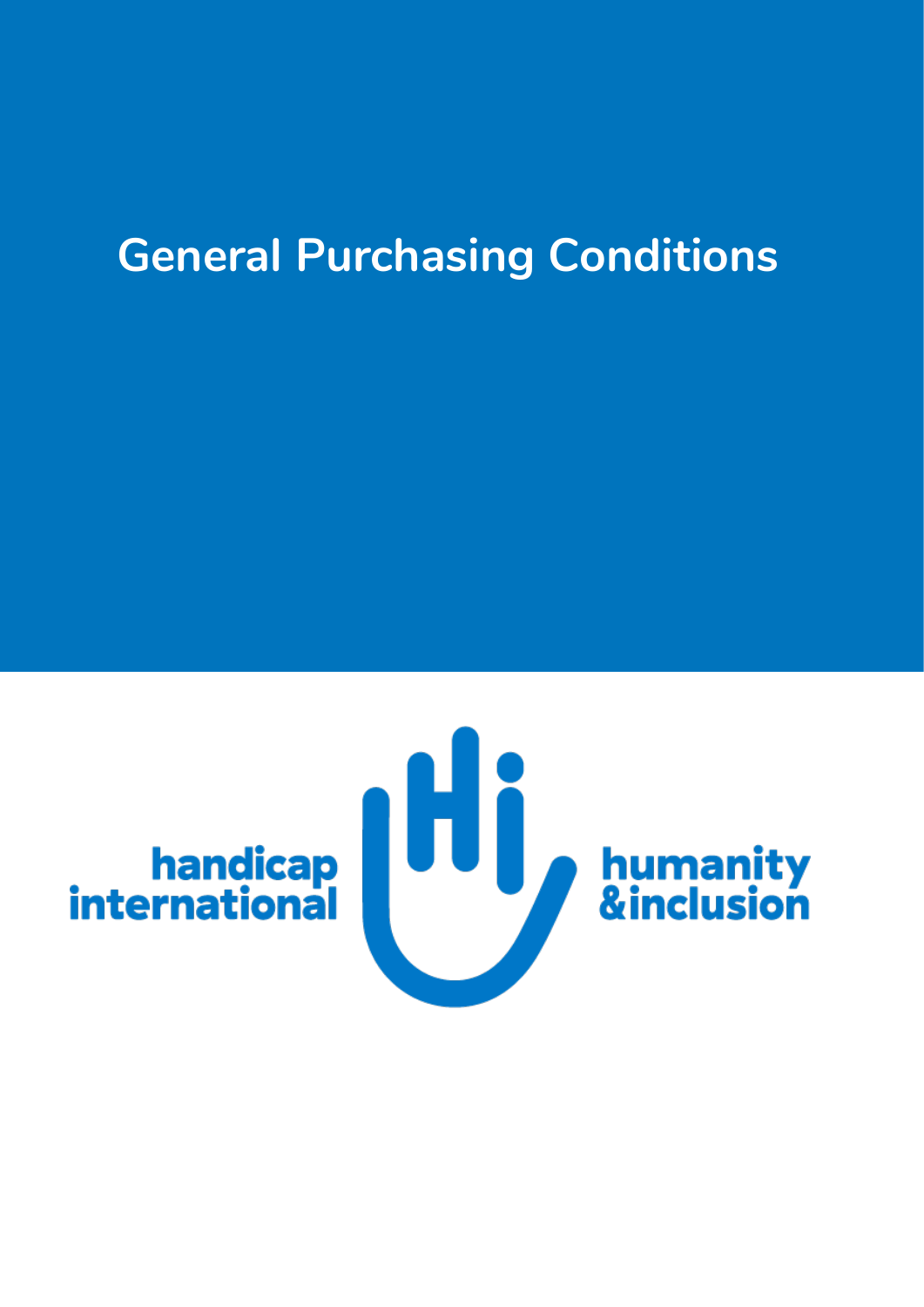<span id="page-1-0"></span>

## **Content**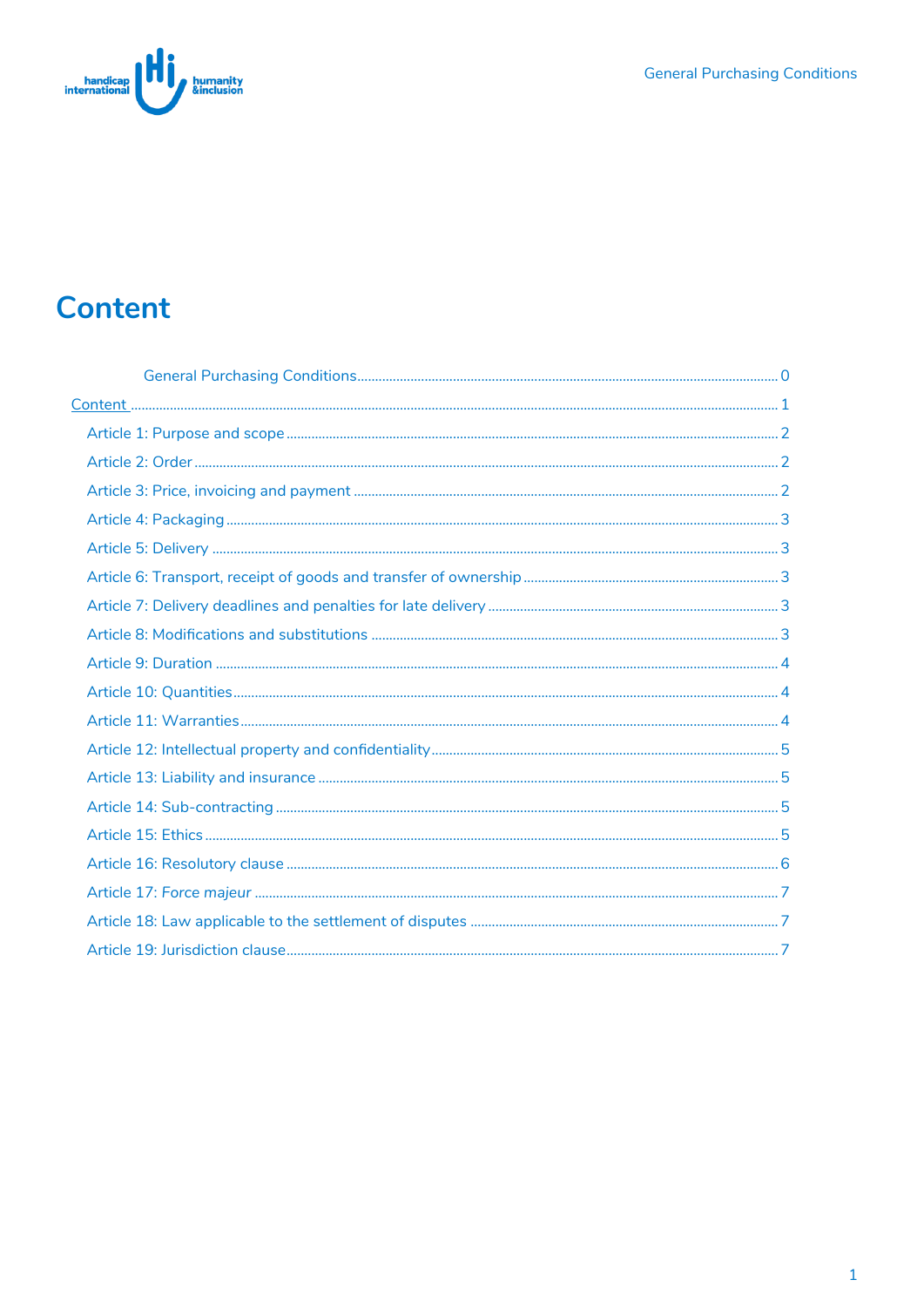

#### <span id="page-2-0"></span>**Article 1: Purpose and scope**

These General Purchasing Conditions are applicable to supply contracts and, more generally, to any act of purchase of moveable goods by HANDICAP INTERNATIONAL (hereinafter referred to as HI) with companies, suppliers or their sub-contractors.

If the co-contracting party (hereinafter referred to as the Supplier) has its own general terms and conditions of sale, it undertakes to forward them to HI at the commercial negotiation stage, prior to the conclusion of the final sales contract. In the absence of transmission, by the Supplier, of its own general terms and conditions of sale, these General Purchasing Conditions shall constitute the sole basis for commercial negotiations and the reference document for the administrative and financial management of the contract of sale.

In the event of any incompatibility between the general terms and conditions of sale of the Supplier and these General Purchasing Conditions, the parties undertake to negotiate the incompatible aspects in good faith and, where there is agreement, to incorporate them in writing into the final contract of sale.

The Supplier declares to have read the present General Purchasing Conditions and to accept them in their entirety. The Supplier acknowledges that these conditions form an integral part of the final contract of sale.

In the event of a discrepancy between the general conditions and any special conditions included in one or more of the contractual elements established between HI and the Supplier as a component of the contract of sale, the latter shall prevail over the former.

#### <span id="page-2-1"></span>**Article 2: Order**

The Supplier shall confirm its intention to comply with the Purchase Order and the General Purchasing Conditions by returning to HI an acknowledgement of receipt containing the identical conditions within two (2) calendar days of receipt of the said Purchase Order.

To this end, the parties agree that acknowledgement of receipt may be constituted by return of the Purchase Order and its General Purchasing Conditions, with the sections concerning the Supplier duly completed in a legible and unambiguous manner, and the document signed on the front and back.

The parties must come to a prior agreement on whether the return of the Purchase Order and its General Purchasing Conditions should be made by post, email or hand-delivery.

The purchase and, *a fortiori,* the order, shall be considered final on the date of receipt by HI of this acknowledgement of receipt, and within the specified time limit.

After this time limit, HI shall be entitled to retract its offer and to cancel its order, which shall then be considered null and void.

In order to be valid, the Supplier's adherence to HI's offer shall correspond in all respects to the procedures required by HI.

In the present case, the contractual elements, which are an integral part of the overall agreement between HI and the Supplier, are (set out in function):

- HI's purchase order:
- These General Purchasing Conditions;
- The Supplier' price proposal (estimate, quotation or call for tenders);

And where applicable:

- The Supplier's General Terms and Conditions of Sale;
- The contract or framework agreement;
- Any specific conditions applicable to the order;
- HI's schedule;
- HI's specifications or technical clauses for the contract;
- HI's plans relative to the contract;
- The plans or technical specifications relative to the price proposal.

#### <span id="page-2-2"></span>**Article 3: Price, invoicing and payment**

The prices are mentioned by the Supplier on its price proposal that take the form of an estimate, a pro forma invoice, a quotation or a call for tenders. Once accepted, they become firm and are not modifiable.

In the absence of any other negotiated and agreed provision, the terms of payment are 100% by draft or bank transfer at 30 days end of month from receipt of invoice, subject to actual delivery of the products stipulated in the contract.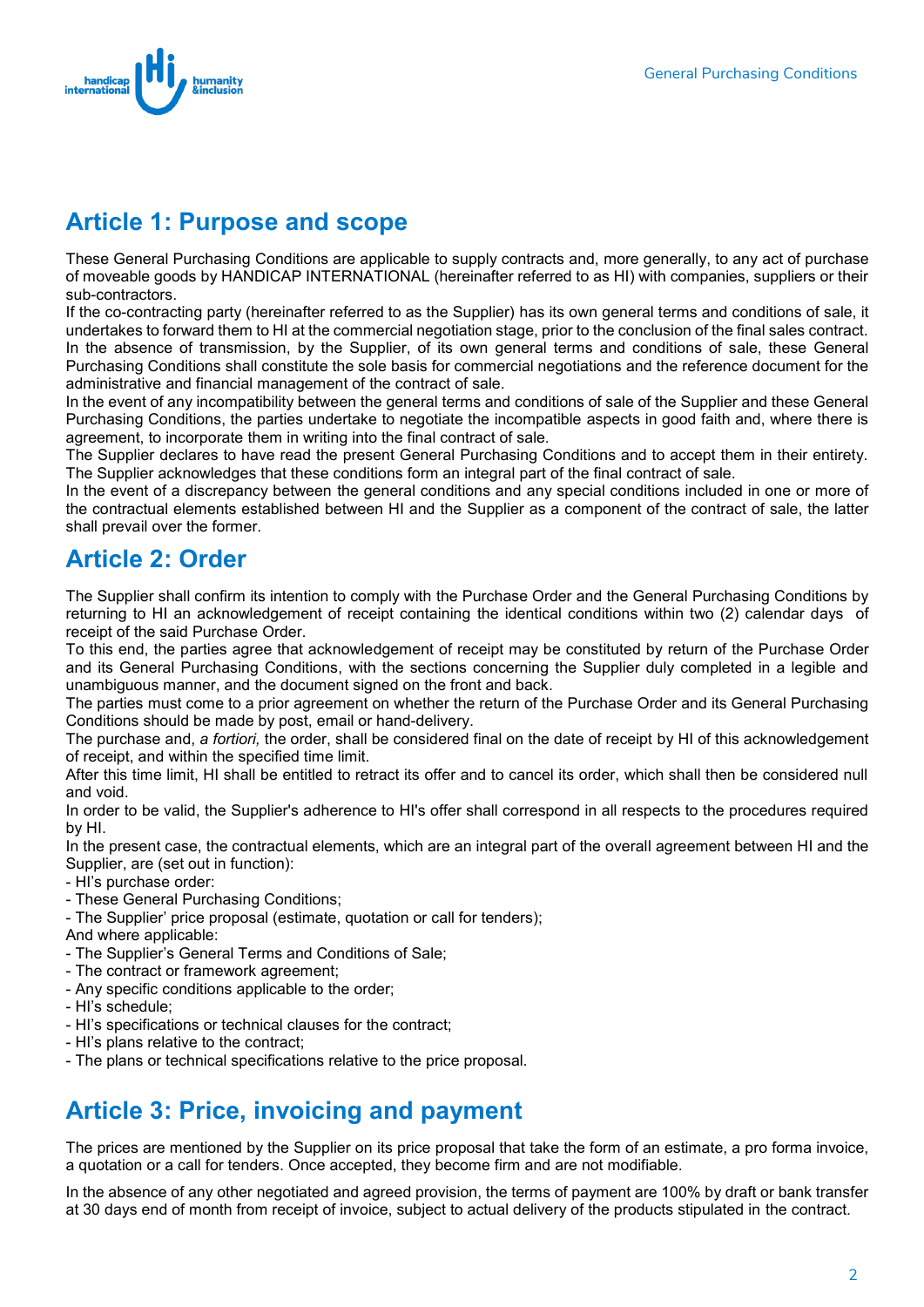

### <span id="page-3-0"></span>**Article 4: Packaging**

The Supplier shall deliver the products in the appropriate packaging, taking into account the nature of the products and taking all measures to protect the products from bad weather, corrosion, loading accidents, transport or storage risks, vibrations or shocks.

Products shall be sealed, packaged, marked and otherwise prepared for transport in a manner that is in accordance with good commercial practice, acceptable to common carriers for transport at the lowest rates and adequate to insure safe arrival of the supplies at destination.

The Supplier shall be considered solely responsible for any damage to the products or any extra expenses due to incorrect or inadequate packaging, marking or labelling, detected at the time of delivery - or afterwards, if it could not be detected at that time, except for damages or expenses due to special packaging, marking or labelling instructions required by HI.

## <span id="page-3-1"></span>**Article 5: Delivery**

The parties have agreed that all deliveries shall be made in accordance with Incoterms® 2020, and during the business hours specified on the purchase order.

Two supplier delivery slips shall be drawn up, one to be sent to HI directly on the day the order is sent, and the other to accompany the merchandise. Supplier delivery slips shall contain the full purchase order reference and the product description, quantity, gross weight (with packaging), net weight (without packaging) and supplier reference.

#### <span id="page-3-2"></span>. **Article 6: Transport, receipt of goods and transfer of ownership**

The transfer of ownership shall be effective on the date of delivery of the products to the destination address specified on the order form.

For the interpretation of these General Purchasing Conditions and its related clauses, the parties agree to apply the latest version of Incoterms® 2020.

### <span id="page-3-3"></span>**Article 7: Delivery deadlines and penalties for late delivery**

Delivery times are specified in the Supplier's price proposal and on the front page of the Purchase Order. They are firm and may not be revised.

The Supplier's acceptance of the sale and purchase order constitutes an irrevocable undertaking to meet the agreed delivery deadlines.

In the event of early delivery, the supplier shall not be entitled to a bonus.

If the deadlines are not met, the parties acknowledge HI's right to ask for a price reduction proportional to the price of the order.

After having served formal notice on the Supplier to apply this reduction, and if the Supplier remains in default, HI reserves the right to apply late delivery penalties as from the fifteenth calendar day after the expiry of the contractual delivery period.

These penalties are set at 0.5% of the total amount of the price of the order per calendar day of delay, up to a maximum limit of 7% of the said amount.

After the thirtieth calendar day of delay, the parties acknowledge that HI may cancel the order without further formality and terminate the contract without further notice to the Supplier.

Neither of these actions to reduce and terminate the contract shall prevent HI from seeking compensation for the prejudice(s) suffered due to a delay attributable to the Supplier.

#### <span id="page-3-4"></span>**Article 8: Modifications and substitutions**

Any modifications desired by one of the parties to the services provided for in the contract must imperatively be notified to the other, detailed, quantified if necessary, and expressly accepted before they become binding on the parties and can be implemented.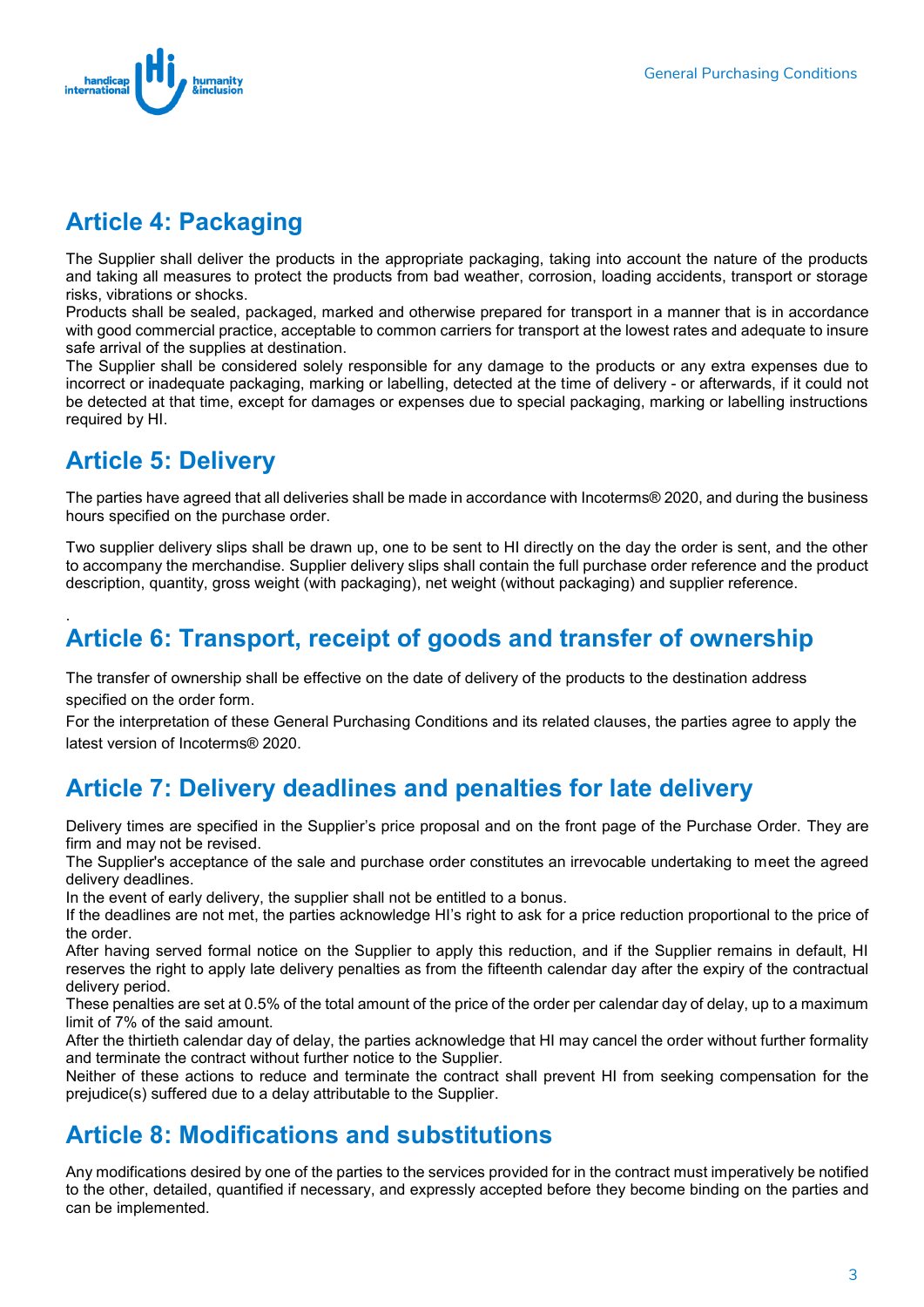

Any modifications agreed to by the parties must necessarily be formalized in writing within fifteen (15) calendar days by the drafting of an amendment to the contract.

The prices indicated by the Supplier in its offer and agreed to by HI are fixed for the duration of the contract of one (1) year from the date of signature of both parties. At the end of this period, if the parties intend to renew the contract of sale, they can renegotiate in good faith the tariffs applied by the Supplier, and may agree, if necessary, on indexing them to market prices.

At the initiative of one of the two parties, equivalent goods may be proposed in substitution for those agreed at the signing of this contract. The quantity, quality and use that HI can derive from them, as well as the price, must remain the same.

No changes to the nature of the goods delivered may be made without HI's express and written consent. In accordance with the chosen Incoterms®, the parties agree that the price covers carriage and unloading at the delivery address.

The price therefore includes all the costs to be borne by the supplier, specifically: packaging, labelling, packing, transport, loading, insurance, unloading of goods.

#### <span id="page-4-0"></span>**Article 9: Duration**

The parties acknowledge that the contract of sale and all of contractual elements constituting it shall come into force and take full effect on the date of signature by the parties of the Supplier Purchase Order and its General Purchasing Conditions which are an integral part of it.

The parties agree that the contract of sale is concluded for a fixed term of one (1) year from the date of signature. They acknowledge that under no circumstances may it be tacitly renewed.

However, they may agree to its extension for a specific term by expressly indicating their willingness to do so before the expiry of the initial term.

#### <span id="page-4-1"></span>**Article 10: Quantities**

The parties have agreed on the quantities to be delivered by the Supplier. These quantities should appear on the Purchase Order.

Consequently, HI shall only pay for the quantities ordered and reserves the right to refuse any delivery in excess of the order.

Any return of the surplus will be at the exclusive expense, risk and peril of the Supplier.

#### <span id="page-4-2"></span>**Article 11: Warranties**

The Supplier undertakes to provide HI with all useful information concerning the use of the goods, and to warn HI of any risks associated with the products, in particular with regard to hygiene, safety and any other type of danger.

The Supplier guarantees HI against eviction, of its own doing and that of third parties. In this respect, it guarantees that HI is entitled to fully dispose of the goods, which must not be the subject of any legal dispute, and that no rights in rem exist against them at the time of the conclusion of the sale.

The Supplier shall comply with all laws, regulations, prescriptions and good practices applicable to the goods concerned, in particular with regard to production, manufacture, packaging, repair, pricing and delivery, in such a way that the products can be legally bought, sold, transported or exported.

The Supplier guarantees, for a minimum period of twelve (12) calendar months from the acceptance of the products by HI, that these products shall be free from defects, latent defects, contamination and abnormal wear and tear of any kind, even apparent.

During the entire conventional warranty period, HI shall notify the Supplier in writing of any defect or malfunction of the products and the Supplier, once served notice, shall, at its own expense and within a period of fourteen (14) calendar days from the date of receipt of said formal notice, either replace or repair the products or correct the defect or malfunction. Any replacement or repair of a product under warranty shall give rise to a new warranty for a minimum period of twelve (12) calendar months from the acceptance by HI of the replaced or repaired product.

Beyond this period, if the supplier does not comply with its obligation to replace, repair the goods, or correct the defect or malfunction, HI shall be entitled, at its sole discretion, either to carry out the replacement, repair or correction of the goods itself, including through recourse to a third party, at the supplier's sole expense, or to obtain from the Supplier a full refund of the purchase price of the defective goods.

The Supplier guarantees the supply of all the spare parts necessary for the proper functioning of the products, as well as after-sales service for a minimum period of three (3) years from the date of delivery.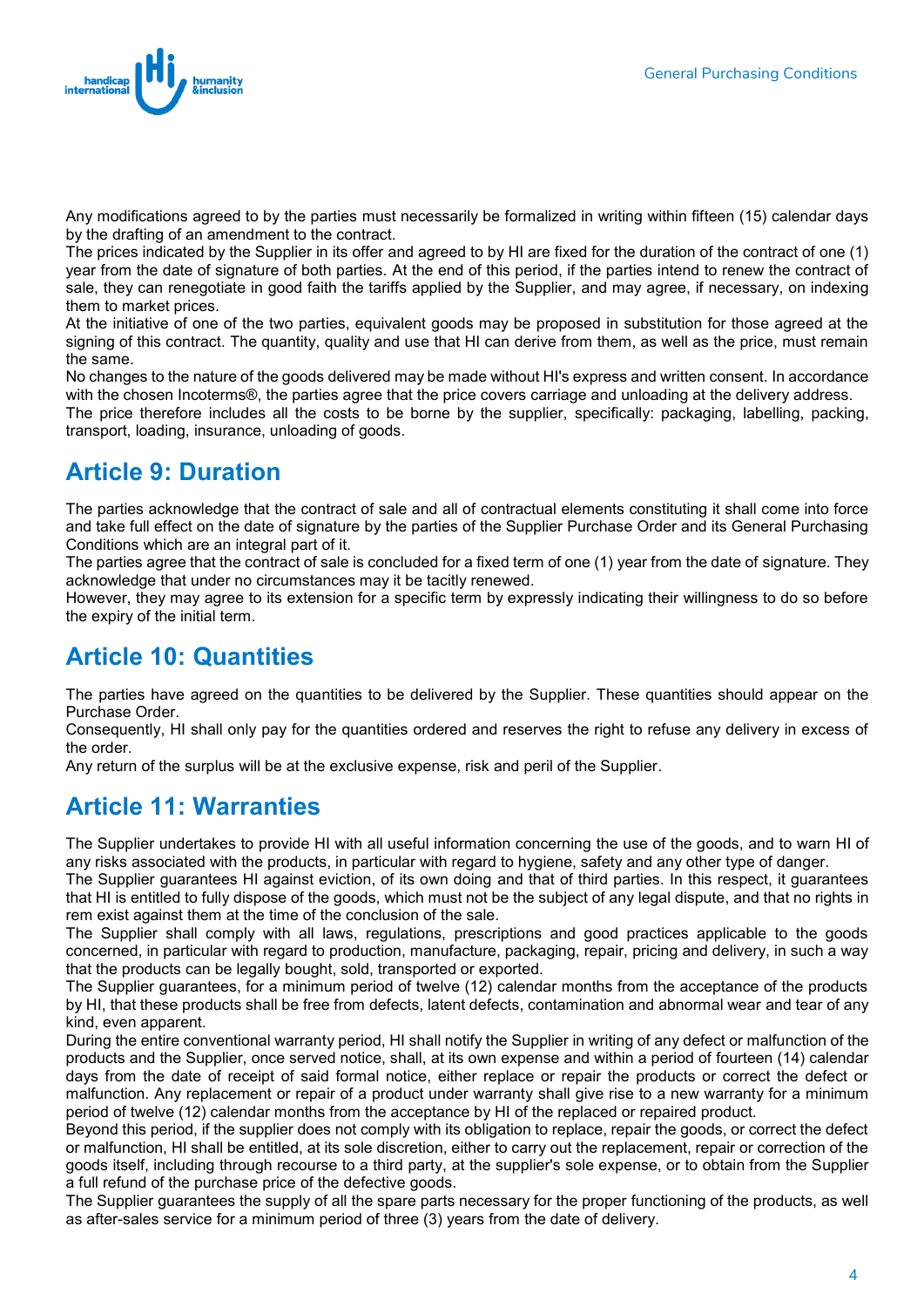

The Supplier acknowledges that the warranties specified above are in addition to any legal guarantees and those expressly granted by the Supplier, other than those stipulated here, as well as any other guarantee, express or tacit, applicable to the corresponding order.

#### <span id="page-5-0"></span>**Article 12: Intellectual property and confidentiality**

The Supplier guarantees that the products to be supplied do not infringe any patents, licenses, industrial patent rights, copyrights, trademark rights or any other industrial and/or intellectual property rights of any third party. Where applicable, the Supplier guarantees that it is the owner of all rights and authorisations to use, manufacture and sell the products and that HI will thus have full rights over the products purchased, including exploitation of the rights.

Otherwise, the Supplier undertakes to defend HI against any claim or action for infringement of intellectual or industrial property rights belonging to a third party and, in this respect, to pay all costs incurred by HI for its defence against any such claim or action, including a reasonable amount of legal fees. The Supplier may also be required to pay compensation for any damage, loss or prejudice suffered by HI and arising directly or indirectly from this claim or action.

Any data, drawings, designs, equipment or other material or information that is provided by HI or provided by the Supplier but paid for by HI as a part of the products' purchase price, shall be the sole property of HI and shall be considered confidential information belonging exclusively to HI which the Supplier undertakes not to disclose.

The Supplier agrees to keep strictly confidential any materials and/or information belonging to HI and received for the purposes hereof and not to communicate or disclose such material and/or information to any third party, including its own employees, without HI's prior written consent. Any written or oral communication or any publication concerning the order or its contents shall be subject to HI's prior written consent.

#### <span id="page-5-1"></span>**Article 13: Liability and insurance**

The Supplier shall be considered solely and civilly liable to HI and any third party for any damage to property or persons, whether material, bodily or moral, arising from the performance by the Supplier or the Supplier's employees, agents or subcontractors of the Supplier's obligations under the purchase order.

The Supplier shall take out adequate insurance to cover the consequences of any liability that, in accordance with the stipulations outlined in the above clause, may be incurred vis-à-vis HI, and hereby agrees to defend and indemnify HI against any damages and other consequences for which it is liable.

#### <span id="page-5-2"></span>**Article 14: Sub-contracting**

Only first level subcontracting is authorised. Consequently, a subcontractor may not subcontract the performance of the contract.

A contractor may subcontract all or part of the contract under certain restrictive conditions:

- any subcontracting must be declared by the Supplier, future contractor, when submitting the price proposal and must be authorised by HI before the contract is executed.

- Any subcontracting shall be the subject of a specific written agreement between HI and the Supplier for the purpose of determining the division of responsibilities, obligations and tasks in the performance of the operation between the Supplier and its subcontractor;

- The Supplier, as the contractor, shall ensure that its subcontractor complies with the confidentiality clause that exists between it and HI;

- The Supplier, as the contractor, shall ensure that its subcontractor complies with the obligations incumbent upon it and determined by the parties to the main contract.

Failure to comply with any of these provisions may result in the termination of this contract.

#### <span id="page-5-3"></span>**Article 15: Ethics**

HI is committed to combatting fraud, corruption, economic and sexual exploitation, abuse and harassment of children and vulnerable adults benefiting from or impacted by HI's intervention. HI implements risk reduction measures in its programmes, with zero tolerance for such abuse and the application of a victim-centred approach.

By signing these General Purchasing Conditions, the Supplier certifies that:

- It is not involved in any corrupt or fraudulent practices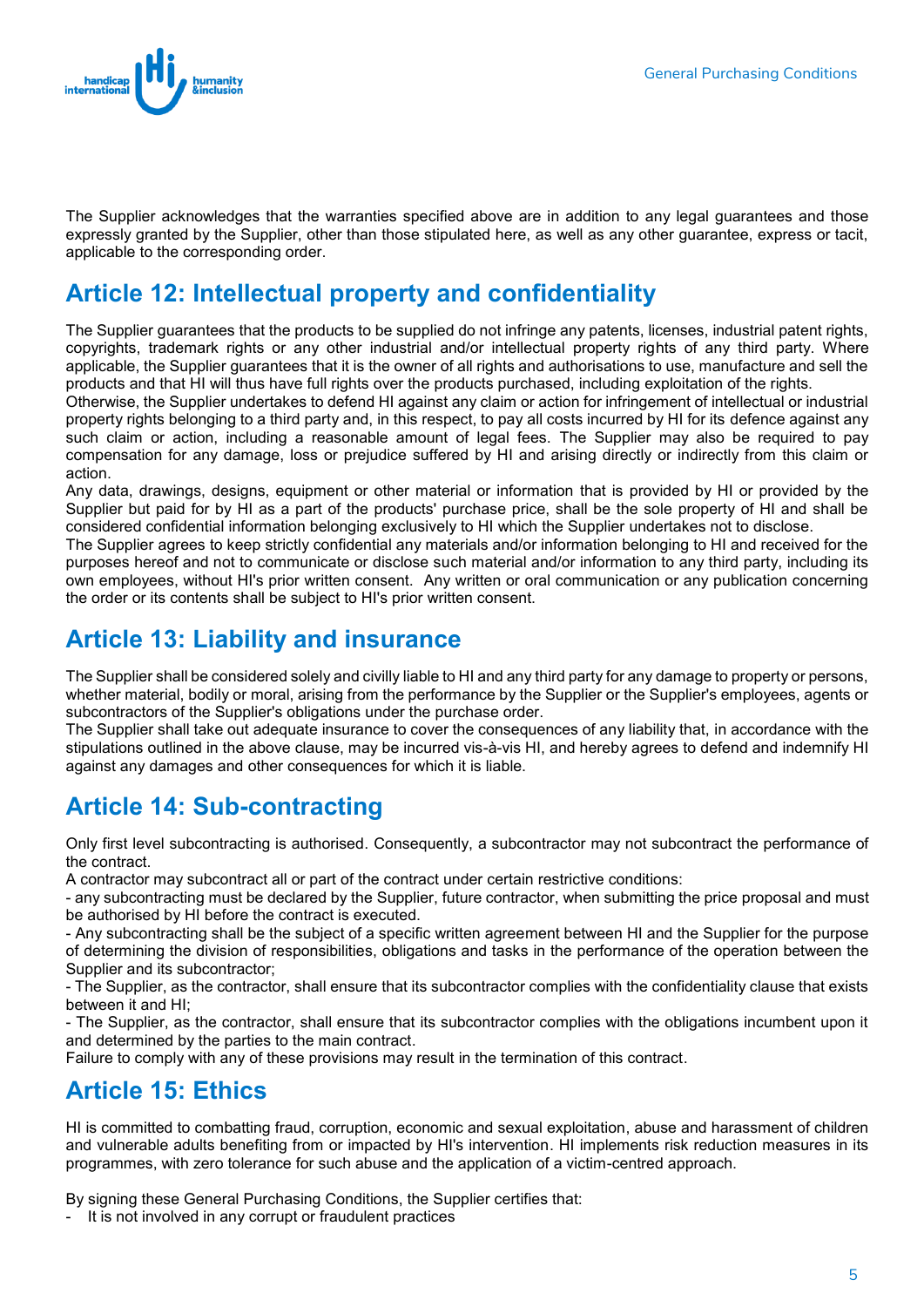

- It is not in a conflict of interest with HI representatives
- It respects existing laws on the non-exploitation of children and vulnerable adults,
- It complies with social welfare rights, notably minimum wage and working hours

It respects the basic working conditions, in particular the exclusions of any physical constraints or sanctions and the guarantee of the safety of its employees

It does not participate in any way whatsoever in the propagation of anti-personnel landmines (production, trade, property, shares, transport, storage, etc.)

It does not participate in any way whatsoever in the arms trade (production, trade, property, shares, fund-raising, transport, storage, etc.)

- It does not have ties of any nature with any kind of terrorist network (acts of violence perpetrated by an organisation against civilian populations or installations).

- It will endeavour to use production techniques and processes that comply with fundamental regulations on the protection of the environment (principally with respect to deforestation and the use of chemical agents affecting biodiversity)

The Supplier acknowledges and agrees to comply with the following HI policies (accessible[: https://hi.org/fr/politiques](https://hi.org/fr/politiques-institutionnelles)[institutionnelles\)](https://hi.org/fr/politiques-institutionnelles): Protection of Beneficiaries from Sexual Exploitation and Abuse, Child Protection, Prevention of Fraud and Corruption , Disability, Gender and Age Policy and the HI Code of Conduct.

If you believe that the action of a person (or group of persons), belonging to HI, does not comply with the above rules, you should report it in accordance with procedure by contacting HI using the following link: [https://hi.org/fr/formulaire](https://hi.org/fr/formulaire-signalement)[signalement](https://hi.org/fr/formulaire-signalement)

HI reserves the right to use international supplier screening tools to check the Supplier's history and potential involvement in illegal or unethical activities.

HI wishes to limit the impact of its interventions on the environment and expects a similar approach from its suppliers and service providers.Failure to comply with any of the above obligations may result in the automatic termination of the contract.

#### <span id="page-6-0"></span>**Article 16: Resolutory clause**

Each of the parties acknowledges that, in addition to the mechanisms for sanctioning partial non-performance which they may implement, failure to perform one or other of the obligations listed below may result in automatic termination of the contract of sale if, after the creditor of the obligation has given the debtor formal notice to perform, the latter has not been able to remedy the non-performance within one (1) calendar month of receipt of the said notice, and if:

- The Supplier has failed to comply with any of its obligations relating to the terms of delivery in accordance with the terms of Article 7 of these conditions;

- The Supplier has failed to comply with its obligation to deliver the goods in accordance with Articles 4 and 10 of these conditions;

- The Supplier has failed to comply with its warranty obligations as defined in Article 12 of these conditions;

- The Supplier has failed to fulfil its obligations relating to subcontracting, as stipulated in Article 14 of these terms and conditions;

- The Supplier has failed to comply with its obligation to respect the rules of ethics as specified in Article 15 of these terms and conditions;

- The Supplier is in breach of its good faith obligation in that it has provided false statements to HI in the various contractual documents exchanged;

- HI has failed to pay the agreed price;

- HI has failed in its obligation to take delivery of the goods;

- An event of *force majeure*, as defined in section 17 below, causes a delay of more than three (3) months in the delivery of the goods.

In this case, the parties acknowledge that if part of the order has been delivered and partial performance has thus been possible, the termination shall only have effect for the future and HI shall pay the price in proportion to the items delivered.